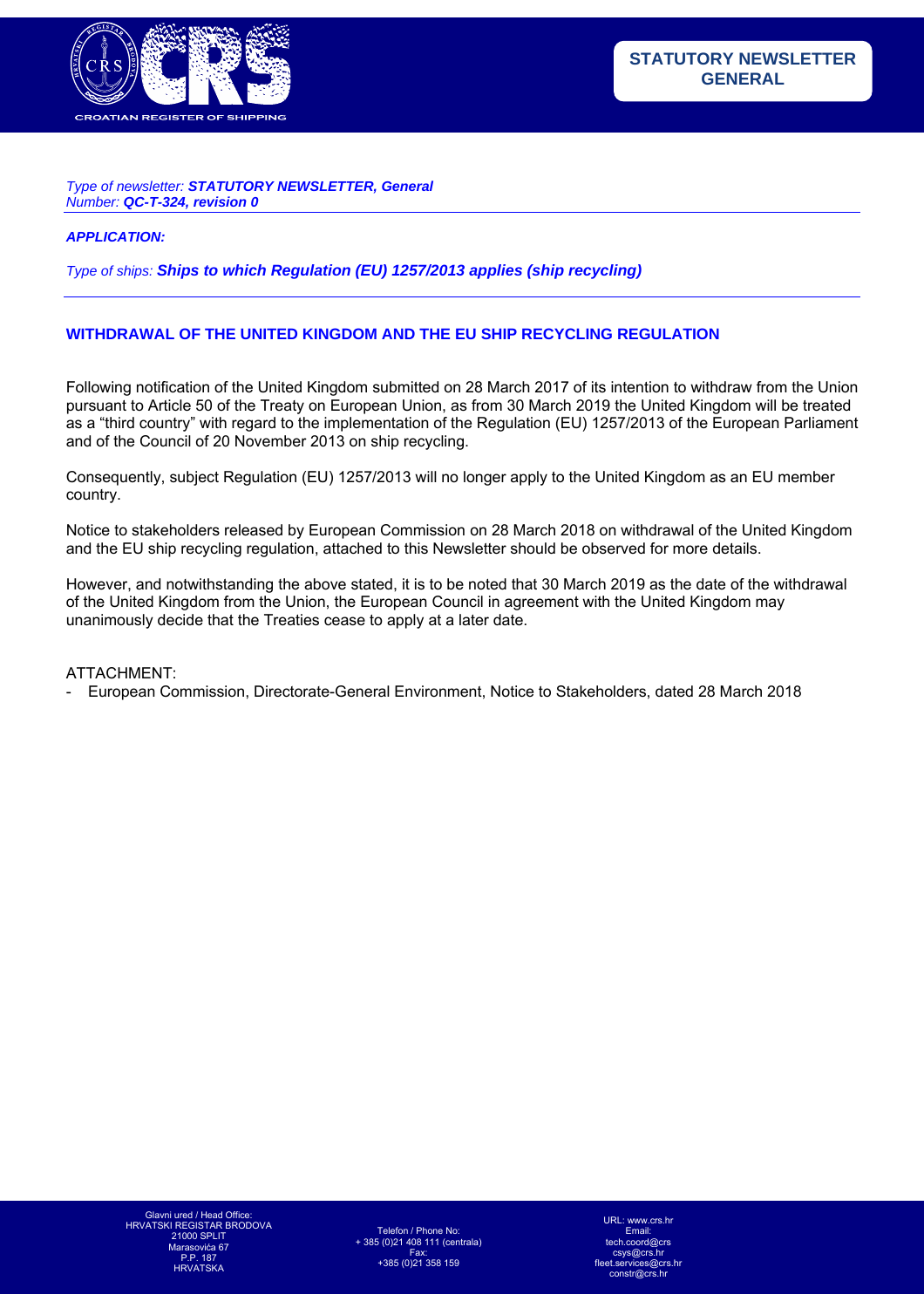

Brussels, 28 March 2018

## **NOTICE TO STAKEHOLDERS**

# **WITHDRAWAL OF THE UNITED KINGDOM AND THE EU SHIP RECYCLING REGULATION**

The United Kingdom submitted on 29 March 2017 the notification of its intention to withdraw from the Union pursuant to Article 50 of the Treaty on European Union. This means that, unless a ratified withdrawal agreement<sup>1</sup> establishes another date, all Union primary and secondary law will cease to apply to the United Kingdom from 30 March 2019, 00:00h (CET) ('the withdrawal date').<sup>2</sup> The United Kingdom will then become a 'third country'.<sup>3</sup>

Preparing for the withdrawal is not just a matter for EU and national authorities but also for private parties.

In view of the considerable uncertainties, in particular concerning the content of a possible withdrawal agreement, relevant stakeholders are reminded of legal repercussions, which need to be considered when the United Kingdom becomes a third country.

Subject to any transitional arrangement that may be contained in a possible withdrawal agreement, as of the withdrawal date, the EU rules on ship recycling, and in particular Regulation (EU) No 1257/2013 of the European Parliament and of the Council of 20 November 2013 on ship recycling<sup>4</sup> no longer apply to the United Kingdom.

This has in particular the following consequences:<sup>5</sup>

According to Article 6(2)(a) of Regulation (EU) No 1257/2013, owners of ships flying the flag of a Member State<sup>6</sup> shall ensure that ships destined to be recycled are only

- <sup>3</sup> A third country is a country not member of the EU.
- <sup>4</sup> OJ L 330, 10.12.2013, p. 1.

 $\mathbf{1}$ <sup>1</sup> Negotiations are ongoing with the United Kingdom with a view to reaching a withdrawal agreement.

 $\overline{2}$ Furthermore, in accordance with Article 50(3) of the Treaty on European Union, the European Council, in agreement with the United Kingdom, may unanimously decide that the Treaties cease to apply at a later date.

<sup>&</sup>lt;sup>5</sup> This notice does not address EU rules on maritime transport. On these aspects, including controls in the framework of the EU port state control inspection system, see the "*Notice to Stakeholders – Withdrawal of the United Kingdom and EU rules in the field of maritime transport*" [\(https://ec.europa.eu/info/brexit/brexit-preparedness\\_en?page=1\)](https://ec.europa.eu/info/brexit/brexit-preparedness_en?page=1).

<sup>&</sup>lt;sup>6</sup> Article 2(1) of Regulation (EU) No 1257/2013.